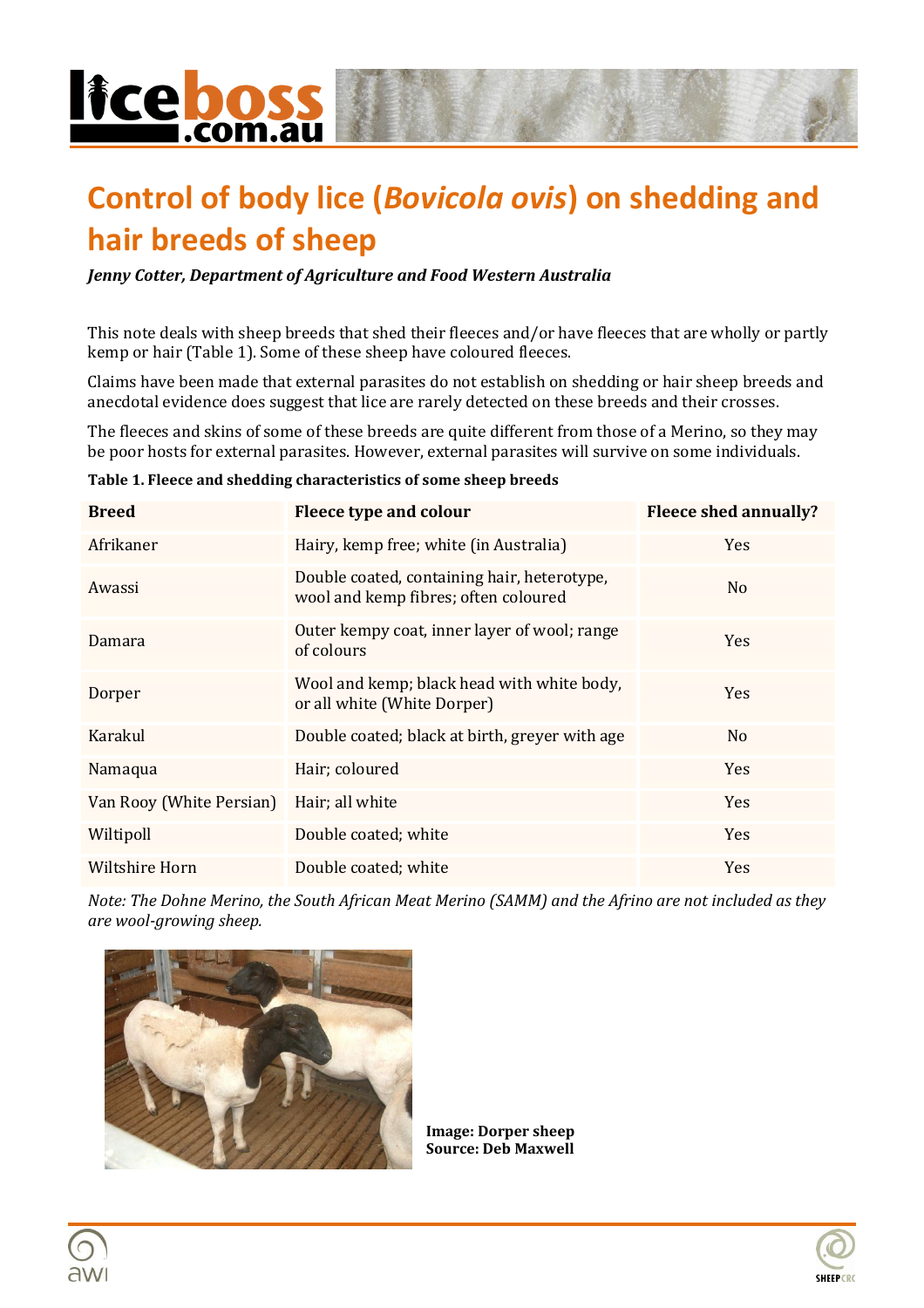# **licebo** .com.au

## **The value of treating shedding or hair breeds for lice**

The direct cost of lice infestation of sheep may be small if their fleeces have little or no market value, but effective lice treatments will be required for the following reasons:

- If there are wool-producing sheep on the same farm as louse infested, non-wool–producing sheep, then treatment of the latter to protect the former will be essential.
- Any neighbours with wool-producing flocks will have understandable concerns about the risk of spread of lice infestation to their own sheep.
- Damage to potentially valuable sheepskins and to fences and other structures, caused by sheep rubbing, can be difficult to quantify, but may be important.
- Lice can cause an allergic response in skin tissue, resulting in 'cockle' damage to the skin. Cockle is only apparent when skins are processed. It can reduce the value of high-grade skins, such as those that the shedding breeds are expected to produce.

### **Lice treatment issues with shedding and hair breeds**

- When any sheep rub or chew at their fleeces, lice infestation is just one of a number of possible causes. Other parasites may be responsible, such as itch mites or even flystrike. Grass seeds, photosensitisation of the face and ears following some plant poisonings, or sunburn on the back post-shearing may all cause rubbing or the appearance of fleece derangement. Sheep that shed their fleeces annually tend to rub when their fleeces are being shed in spring and summer. Some exotic diseases, such as scrapie, sheep pox, lumpy skin disease and Aujeszky's disease, may cause sheep to rub or chew their fleeces, among other signs. So before assuming that itchy, rubbing sheep of any breed are lousy, inspect them carefully (see LiceBoss Note: [Monitoring sheep for lice\)](http://www.liceboss.com.au/files/pages/notes/Monitoring_sheep_for_lice.pdf) and seek expert help if you are uncertain.
- All chemicals registered for the control of lice on sheep have been developed, tested and registered in the expectation that they will be used on wool-growing sheep that are shorn annually. There has been no research in Australia into the efficacy of chemical treatments of lice on shedding and hair sheep breeds. The recommendations for treatment of shedding and hair sheep breeds are therefore the same as those for wool sheep. Any product registered for lice treatment of sheep may be used, according to label instructions, on these breeds.
- The spread of chemical over the skin from a pour-on or spray-on treatment may occur differently on some of these breeds (compared with wool sheep) due to lower levels of lanolin. Treatment efficacy may not necessarily be reduced though, and it is even possible that treatments may be more successful on these breeds (on average) than on wool sheep.
- The persistence of insecticides may be reduced compared with wool sheep, because some shedding and hair breeds have less lanolin in their fleeces. None of the insecticides used for sheep lice treatment kills louse eggs and so insecticides must remain at effective levels long enough to kill lice that hatch from eggs.
- Itch mites (*Psorobia ovis,* formerly *Psorergates ovis*) live under the skin surface and may cause sheep to chew and rub their fleeces. If uncontrolled, itch mite infestation may cause economic losses, particularly in Merino sheep. The prevalence and importance of itch mites in shedding and hair breeds in Australia is unknown. Unless itch mite infestation is diagnosed, there is no point in treating shedding or hair sheep breeds for itch mite. Macrocylic lactone drenches, used against worms, will also control itch mite.
- The choice of lice treatment to use for wool sheep can be influenced by concerns about chemical residues in wool. If sheep are not shorn and the fleeces not sold or processed, then